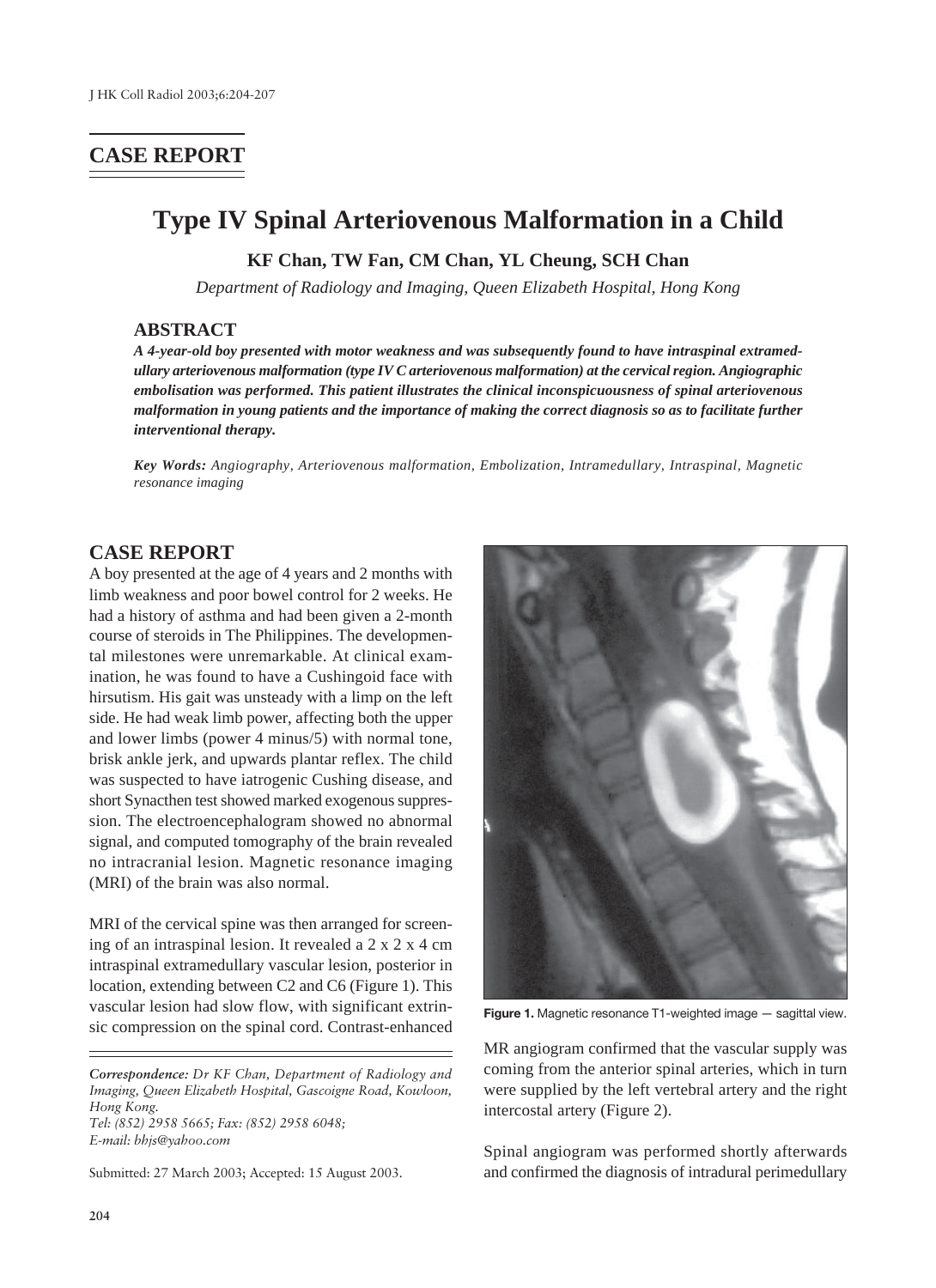

**Figure 2.** Contrast-enhanced magnetic resonance angiogram frontal view.



**Figure 3.** Left vertebral angiogram (pre-embolisation).

direct arteriovenous (AV) fistula (type IV AV malformation). A single hole AV fistula was noted in the spinal canal at the cervical region, which led to a huge venous pouch occupying the enlarged bony spinal canal. The fistula received a blood supply from 2 arterial feeders directly via the anterior spinal arteries



**Figure 4.** Right subclavian angiogram (pre-embolisation).

arising superiorly from the left vertebral artery and inferiorly from the right upper intercostal artery (Figures 3 and 4). The venous pouch drained into the perimedullary venous plexus via a tortuous tributary.

Embolisation of the fistula was performed. Firstly, systemic heparinisation was given and a 4F vertebral Optitorque catheter was used as a guiding catheter. The upper feeder from the left vertebral artery was catheterised with Excel-14 aided by Transend-14 GW and was embolised with a 2 x 4 mm Vortx GDC-18 followed by glue (50% histoacryl mixed with lipiodol). The second feeder from the right upper intercostal artery was embolised with a 3 mm x 12 cm GDC-10 followed by glue. Postembolisation angiogram showed that the dual arterial feeders were completely occluded and there was no filling of the venous pouch (Figure 5).

MRI was repeated for postembolisation follow up 6 weeks later. The contrast-enhanced MR angiogram showed that the AV fistula was diminished in size and contained old blood products. Contrast-enhanced MR angiogram found no recanalisation of the arterial feeders. Clinically, the limb power improved after the embolisation to grade 5 minus/5. The tendon reflex was still brisk, and the patient could stand on 1 leg but was unable to hop.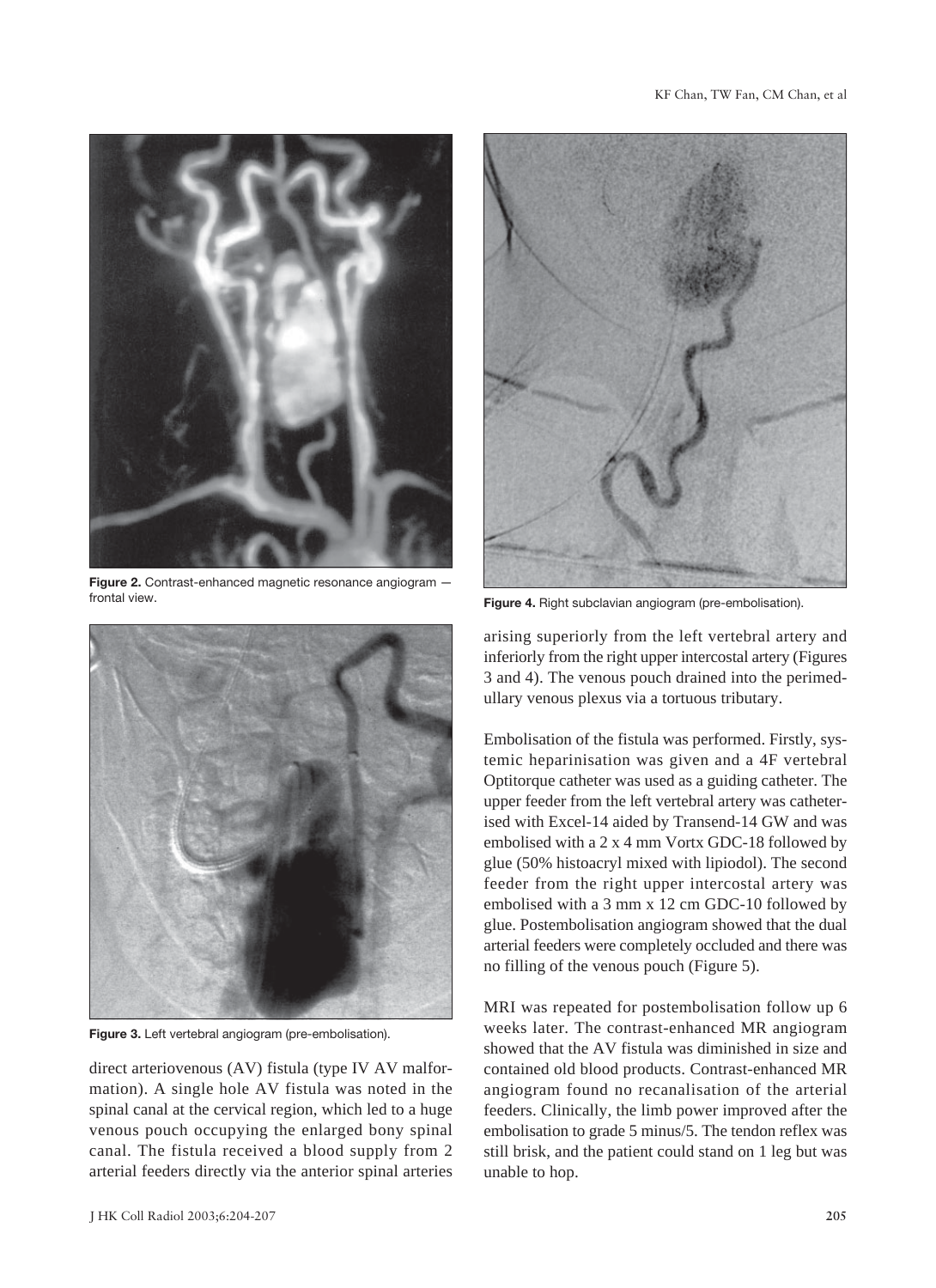

**Figure 5.** Left vertebral angiogram—frontal view (postembolisation).

### **DISCUSSION**

Spinal vascular or AV malformation (AVM) is classified into 4 types.<sup>1</sup> Type IV AVM was first described by Djindjian et al<sup>2</sup> and represents approximately 10% to 20% of all spinal AVMs.3 Type IV AVM represents an intradural, extramedullary, or perimedullary direct fistula without nidus. It is predominantly found in the thoracolumbar region,<sup>4</sup> and the lesion is usually located on the ventral surface of the cord. The arterial supply usually comes from the anterior spinal arteries, and blood supply from the posterior spinal artery is less common. Three subclasses (A, B, and C) have been renamed by Anson and Spetzler,<sup>5</sup> and the subclassification depends on the size of the arterial feeders. Subtype A is characterised by a normal-sized spinal artery with slow flow and mild venous engorgement. A subtype C lesion comprises a large fistula with dilated high-flow arteries and a tortuous draining vein. Subtype B is considered to be an intermediate lesion between subtypes A and C. Subtype A may cause venous hypertension due to the small fistula and slow flow. Subtypes B and C may lead to arterial steal, and spinal compression due to the involvement of large vessels. Subarachnoid haemorrhage has been reported in 10% to 20% of type IV AVMs, and usually occurs in conjunction with subtypes B and  $C.^{4,6}$ 

Flow void signals are present at MRI and are sometimes prominent, causing confusion with other types of AVM.7 The distended vessels may cause significant compression on the spinal cord. However, if the lesion is too small to be visualised by MRI, myelography should be done for better visualisation.7,8 MR angiography is an effective method of diagnosing spinal AVM and to image arterial feeders, nidus, and venous drainage.

Angiography is mandatory before endovascular intervention, and it is necessary to perform thorough spinal angiography to delineate both the spinal feeder and the dural branch feeder.<sup>9</sup> As shown in this patient, there were 2 arterial feeders from the left vertebral artery as well as the right subclavian artery and the contrast-enhanced MR angiogram provided valuable guidance for the latter angiogram, in which the feeder from the right subclavian artery was shown.

Endovascular embolisation is a useful adjunct to surgery for large and high-flow AVMs,<sup>10</sup> but different subtypes require different treatments. Type A arterial feeders are usually of normal calibre, and embolisation is difficult, leaving surgery as the only treatment option. Type B and C subtypes are usually accessible for endovascular embolisation.

Contrast-enhanced MR angiography is more sensitive than MRI for depicting residual or recurrent flow in perimedullary vessels and indicates the patency of the vascular malformation.<sup>11</sup> MR angiography is acceptable for imaging follow-up for clinicians and patients.

Type IV AVMs are thought to be congenital. Familial occurrence in 2 young siblings complicated by pseudoaneurysm of the thoracic cord has been reported.12 Some cases are associated with trauma.13-15 Spinal AVMs have also been reported to be associated with Rendu-Osler-Weber syndrome,<sup>7</sup> and it could be the first manifestation in a child with this disorder.16

The age of presentation ranges from 1 to 70 years, $6,17,18$ and the clinical symptoms are usually progressive ascending myelopathy, with sphincter dysfunction. If slowly progressive or acute radicular or medullary symptoms arise in children, spinal AVM should be ruled out by MRI.19 Perimedullary fistulas mostly deteriorate quickly because of haemodynamic or haemorrhagic problems.<sup>20</sup>

As for this child who was initially diagnosed with iatrogenic Cushing disease causing neuropathy and limb